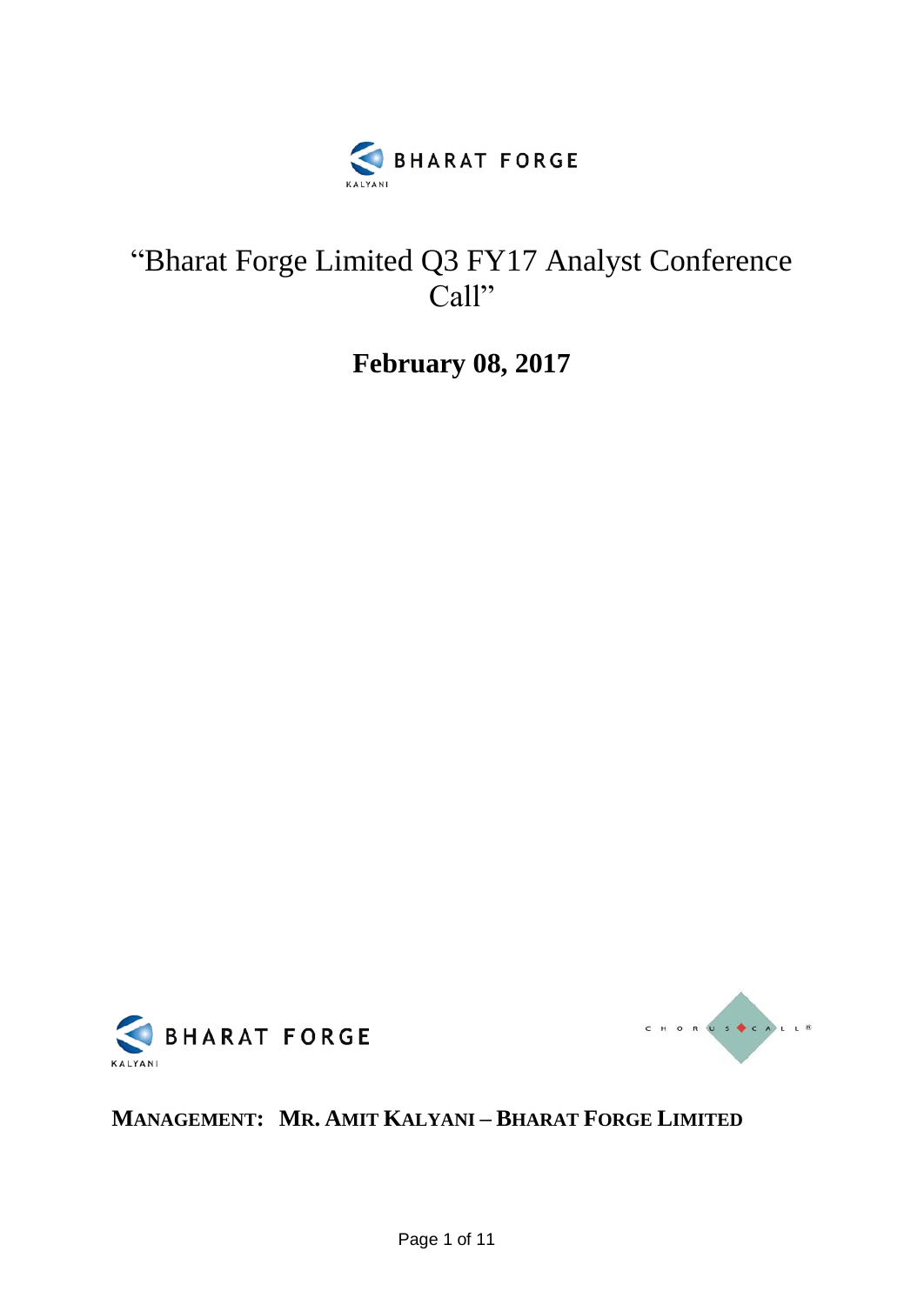

**Moderator:** Good day ladies and gentlemen and a very warm welcome to the Bharat Forge Limited Q3 FY17 Analyst Conference Call. As a reminder, all participant lines will be in the listen-only mode and there will be an opportunity for you to ask questions after the presentation concludes. Should you need assistance during the conference call please signal an operator by pressing '\*' then '0' on your touchtone phone. Please note that this conference is being recorded. I am now glad to hand the conference over to Mr. Amit Kalyani. Thank you and over to you sir.

**Amit Kalyani:** Good afternoon ladies and gentlemen, welcome to the Bharat Forge Q3 Analyst Call. I have with me our finance team. And I will take you through quick highlights and then open up for  $O&A$ .

> Basically, this quarter we are now beginning to see the turn of the trend moving towards a positive trajectory. I think the bottoming out is complete and we should start seeing growth from next quarter. Despite the weak domestic demand and the slow pace of recovery in global market I think it's been a fair quarter. Profitability has improved despite cost pressures. Some of the positive highlights are the oil and gas demand has come back very strong for us, it's up almost 4 times over last quarter and almost the same as peak of last year on a quarterly basis, about 80% of that on a quarterly basis so it's heading in the right direction. We have also secured new orders from existing customers as well as new customers both in automotive and non-automotive areas in India and abroad with short to medium term revenue visibility. We have also begun to see an acceleration in our business in the defense sector revenue items in India due to the 'Make in India' and overall focus on procurement in India. So we have seen almost doubling of revenue in that sector YOY from 25 crores to about 45 crores and these are good signs. These are signs that show that all the development that we have done is now beginning to pay fruit.

> In addition to this we are hoping to win new business from the railways pretty soon. Similarly, from other parts of the Indian consumer industries and capital goods industries which will all start ramping up from '17-18. In addition, as we had mentioned earlier that by FY18 we were going to be net debt free, I believe that we should be in that position almost a year before. So that puts us on a strong financial wicket as well. Talking about Q4 we expect a strong quarter in India on the heavy commercial vehicle sector due to the BS4 pre-buy. And we are fully supporting all our customers with their increased demand.

> Similarly, in the US we are starting to see resurgence in the heavy commercial vehicle sector, Class 8 sector. Hopefully if the new administration talk about infrastructure spending actually starts translating into action on the ground it should be a sustained situation going forward. So we are quite bullish on our Q4 and our next year prospects going forward. I think Q4 will solidly prove that we are back on a growth path and set up well for strong growth next year. In fact we have won very significant orders on the passenger car sector for new advanced products and I will talk about this in a little more detail that, lot of new opportunity has opened up for us due to our R&D and development work in getting prepared for the BS6 and Euro 6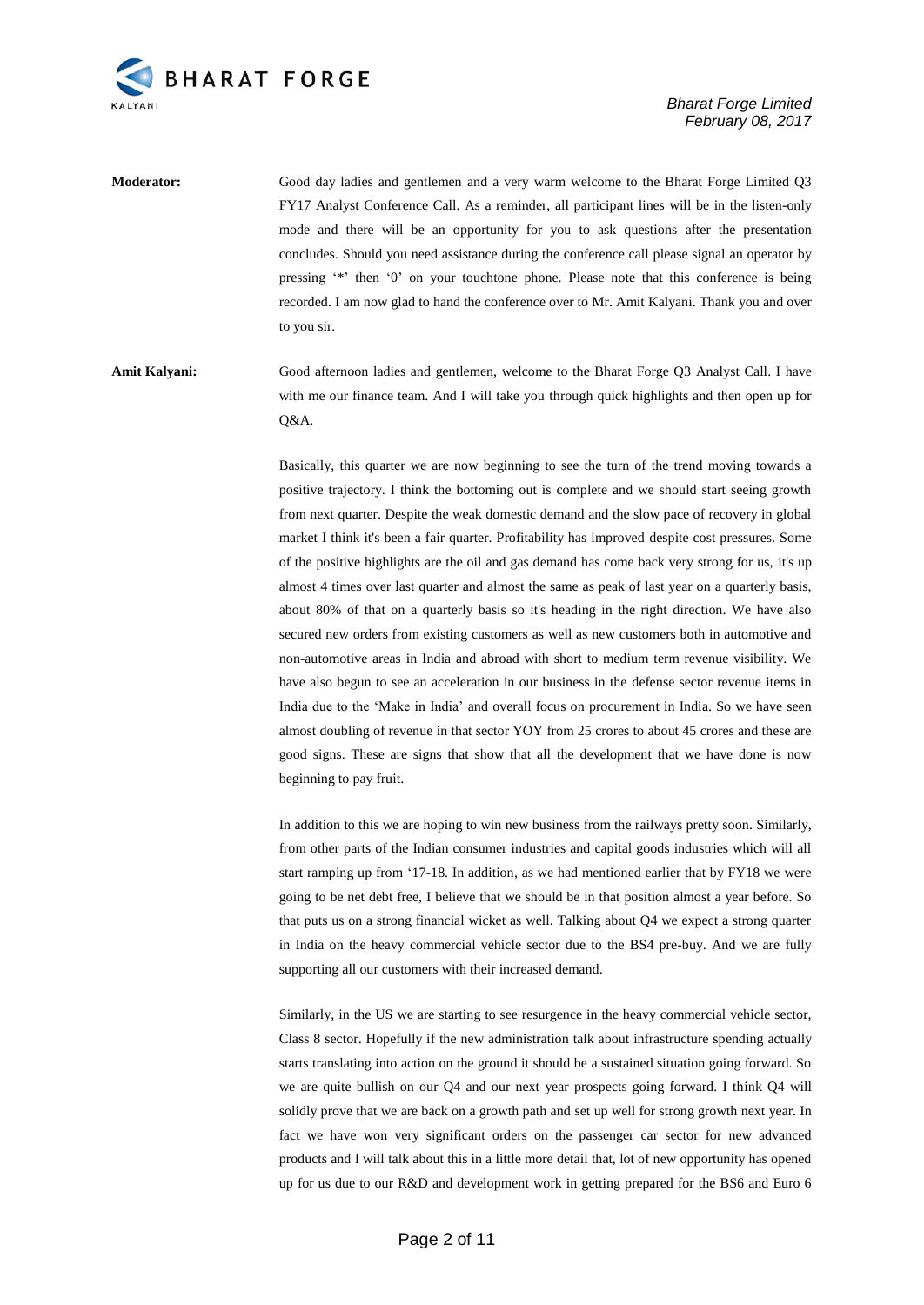

implementation in India. And this requires a significant number of high technology products and Bharat Forge is very well prepared and ready to supply these products. We have already developed products, validated products which we have supplied to our global customers which we will supply to our domestic customers as well as we have developed new product which we will supply globally for these kind of requirements because these are a big technological leap going forward. I think that BS6 will be a big trigger for us where we expect all the technology, knowledge and capability that have been garnered by this company to be able to be harvested with the new requirements of higher technology and sophisticated products. Similarly, aerospace is chugging along quite well. We have several products in the development phase and very soon within the next 6 to 8 months we should start getting into production phase and production validation phase of these products because these are now highly value added products. We are moving from forging to fully machine products now so we are also moving up the value chain on that.

I was mentioning earlier that we have won significant business on the passenger car sector both internationally as well as in India for sophisticated new products and this is actually necessitating for us to set up two small Press Line, one is a 5000 ton fully automated Press Line and 2000 ton Press Line to make these kind of products, smaller products. So these will be ultramodern forging machining capability providing fully finished products to our customers. Our subsidiaries have done fairly well. We have got overall EBITDA of about 9.4% which is compared to 4.3% last year and 8.4% last quarter, so we continue to make progress and our acquisition of Walker Forge which is now called Bharat Forge PMT Technology in Tennessee is complete and will give us a solid presence in the US and ability to leverage any demand that arises on a short-term basis in North America. That's really all I wanted to say. I'm very happy to now take your questions. Thank you.

- **Moderator:** Thank you very much. Ladies and gentlemen, we will now begin with the question and answer session. We will take the first question from the line of Vasudev Banerjee from Antique Finance. Please go ahead.
- **Vasudev Banerjee:** If I see your gross profit per ton it's like at a four quarter high most probably led by the significant increase in oil and gas mix. But in the P&L your other expenses dampen this opportunity increasing 16% sequentially. So any reason why the significant in other expense which is another four quarter high number?

| Amit Kalyani:            | Exchange loss.                                            |
|--------------------------|-----------------------------------------------------------|
| <b>Vasudev Banerjee:</b> | And quantum?                                              |
| Amit Kalyani:            | Quantum is about 12 crores.                               |
| <b>Vasudev Banerjee:</b> | And still it seems to be on the higher side despite that? |
| Amit Kalyani:            | That's mark to market.                                    |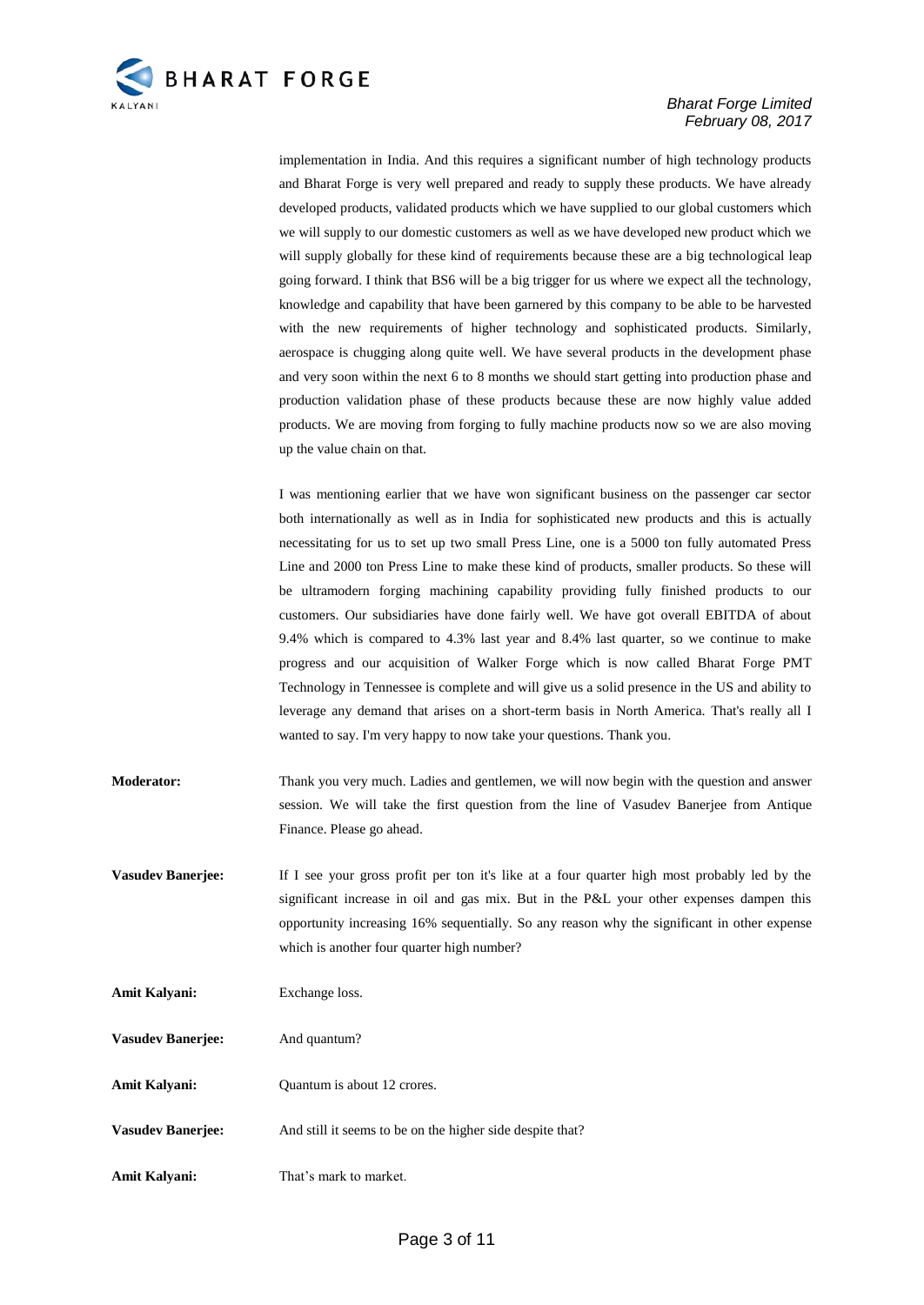

**Vasudev Banerjee:** Basically, quarterly average of 250 crores odd, it's around 285 so even if I step aside at 12 crores still it's like on the higher side, second thing the non-auto revenue in the standalone and within the exports? Amit Kalyani: Overall non-auto was about 370 crores, so about 40%. **Vasudev Banerjee:** And within exports? **Amit Kalyani:** About 200 crores exports and 170 domestic…. **Vasudev Banerjee:** And as you said for this PV the new presses, small presses you are putting, so what is the incremental CAPEX for that? **Amit Kalyani:** I'm not going to share in that much detail. It's within our overall CAPEX of about 300 crores for the year. **Vasudev Banerjee:** So it's part of that so it's not going to inflate because of this press? **Amit Kalyani:** Press is almost installed. Yes its part of the completed capex. **Moderator:** We will take the next question from the line of Binay Singh from Morgan Stanley. Please go ahead. **Binay Singh:** My question is on the export side, firstly on the non-auto you have seen almost a 60 crores jump sequentially and you said that oil and gas revenue is now close to the peak of last year or close to the peak that you've previously seen and if you could also share the oil and gas number? Amit Kalyani: The oil and gas number for the quarter was 85 crores and last year same quarter it was about 100 crores. **Binay Singh:** And what was the peak number that you would have seen towards the sector? **Amit Kalyani:** About 130 for us would have been. **Binay Singh:** So in a way between the quarter bulk of the jump has basically come from oil and gas because if it's gone up 4x then 60 crores have come from there? **Amit Kalyani:** Yes absolutely. **Binay Singh:** If you could talk a little bit about your outlook in 2017 on both the businesses especially starting with the auto side like you also commented in your press release and some of these OEMs are also talking about another year of production decline while we started to see the net orders….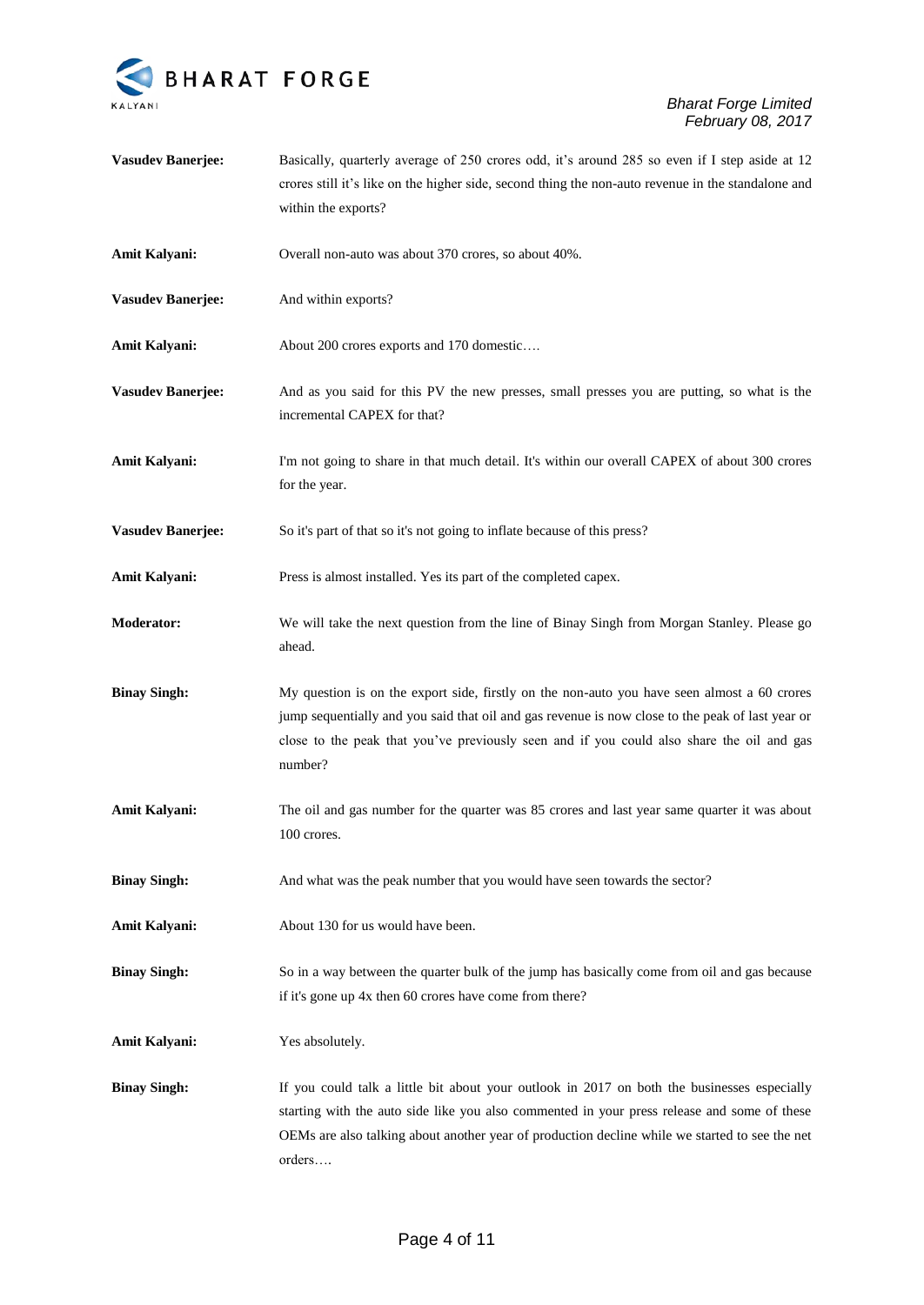

| Amit Kalyani:         | Which OEMs, you are talking about domestic or abroad?                                                                                                                                                                                                                                                                                                                                                                                                   |
|-----------------------|---------------------------------------------------------------------------------------------------------------------------------------------------------------------------------------------------------------------------------------------------------------------------------------------------------------------------------------------------------------------------------------------------------------------------------------------------------|
| <b>Binay Singh:</b>   | Abroad like Daimler and Volvo have come out and said that they expect Class 8 trucks in US<br>to be done                                                                                                                                                                                                                                                                                                                                                |
| Amit Kalyani:         | So Class 8 trucks in US are expected to be slightly soft as of now. What they are saying is<br>could be anywhere between $(-5\%)$ to $(-10\%)$ but that is without any impact of what the new<br>administration is trying to do. But what we are saying is because of the new product that we<br>are developing and the new customer wins that we have had we will still see some amount of<br>growth.                                                  |
| <b>Binay Singh:</b>   | Similarly, like now on the non-auto side we've seen a nice rebound in oil and gas. But what do<br>you think will be the other key drivers in 2017 for the business, on the non-auto exports?                                                                                                                                                                                                                                                            |
| Amit Kalyani:         | On non-auto exports, we have developed a lot of new products for new sectors plus a lot of<br>new products for the automotive sector. Our key driver for growth is going to be new product.                                                                                                                                                                                                                                                             |
| <b>Binay Singh:</b>   | Any number that you would like to share that how the ramp up will happen?                                                                                                                                                                                                                                                                                                                                                                               |
| <b>Amit Kalyani:</b>  | I don't want to share a number at this point in time.                                                                                                                                                                                                                                                                                                                                                                                                   |
| <b>Binay Singh:</b>   | You talked about Bharat Stage 6, could you give us some indication about content per vehicle<br>on the truck side like what percentage jump does Bharat Stage 6                                                                                                                                                                                                                                                                                         |
| Amit Kalyani:         | Today we are only supplying engine and chassis components that too only crank shaft and<br>steering knuckles and front axle beams. In terms of content per vehicle the potential is for us to<br>go 2-3X if we fill up all the pockets that we want to fill.                                                                                                                                                                                            |
| <b>Moderator:</b>     | We will take the next question from the line of Jinesh Gandhi from Motilal Oswal. Please go<br>ahead.                                                                                                                                                                                                                                                                                                                                                   |
| <b>Jinesh Gandhi:</b> | My question pertains to the aerospace segment, so can you share what would be contribution<br>from aerospace now and by next year, how do we expect that to shape up?                                                                                                                                                                                                                                                                                   |
| <b>Amit Kalyani:</b>  | Right now, we are at about 15 crores revenue for the nine months because we have only two<br>products that we are shipping right now. As this ramps up it will exponentially increase and as<br>I mentioned today we are only shipping forged products. As you ship machine products, the<br>value significantly increases. So it will be a combination of new products, higher volumes plus<br>more value addition that will drive this going forward. |
| <b>Jinesh Gandhi:</b> | And we are setting up of machining facility for aerospace products as well?                                                                                                                                                                                                                                                                                                                                                                             |
| Amit Kalyani:         | Yes that's under set up right now.                                                                                                                                                                                                                                                                                                                                                                                                                      |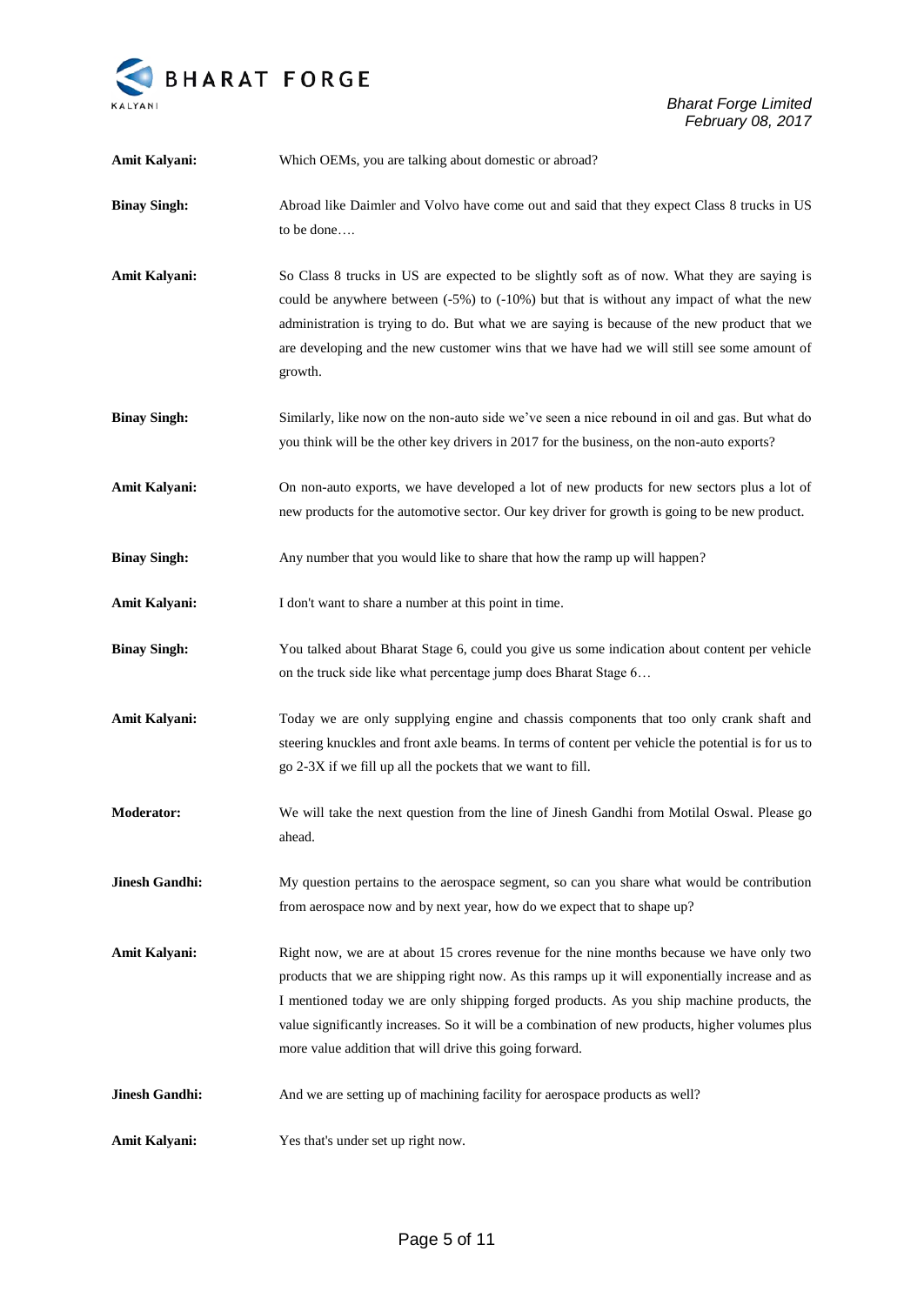

| <b>Jinesh Gandhi:</b> | By when can we expect this move up the value chain on aerospace side?                                                                                                                                                                                                                                                                                                                                                                                                                                                                                                                                                  |
|-----------------------|------------------------------------------------------------------------------------------------------------------------------------------------------------------------------------------------------------------------------------------------------------------------------------------------------------------------------------------------------------------------------------------------------------------------------------------------------------------------------------------------------------------------------------------------------------------------------------------------------------------------|
| Amit Kalyani:         | The machining facility will take about 6 months to be set up then after that about 6 months for<br>validation, so you are looking at 12 months.                                                                                                                                                                                                                                                                                                                                                                                                                                                                        |
| <b>Jinesh Gandhi:</b> | Second question pertains to the PV, Passenger Vehicle order book, can you give some<br>indication about how that ramp-up has been happening?                                                                                                                                                                                                                                                                                                                                                                                                                                                                           |
| Amit Kalyani:         | We have got a very significant growth in the passenger car sector but the real growth in the PV<br>sector will happen in FY 17-18, where we see new machine products coming on line,<br>significantly large amount of machine products. These are all new product, so it is forging and<br>machining.                                                                                                                                                                                                                                                                                                                  |
| <b>Jinesh Gandhi:</b> | So we are on track to attain our target of almost 20% coming from PVs?                                                                                                                                                                                                                                                                                                                                                                                                                                                                                                                                                 |
| Amit Kalyani:         | Yes absolutely.                                                                                                                                                                                                                                                                                                                                                                                                                                                                                                                                                                                                        |
| <b>Jinesh Gandhi:</b> | Any comment on any potential impact of this border adjustment tax in US, does it impact us?                                                                                                                                                                                                                                                                                                                                                                                                                                                                                                                            |
| Amit Kalyani:         | We don't share a border with United States. As I understand a border tax today it is largely<br>applicable only to Mexico.                                                                                                                                                                                                                                                                                                                                                                                                                                                                                             |
| Moderator:            | We will take the next question from the line of Pramod Amte from CIMB. Please go ahead.                                                                                                                                                                                                                                                                                                                                                                                                                                                                                                                                |
| <b>Pramod Amte:</b>   | How is the raw material cost pressure you are seeing and are you been able to completely pass<br>it on?                                                                                                                                                                                                                                                                                                                                                                                                                                                                                                                |
| Amit Kalyani:         | The raw material prices, the way at least we have taken a call is that we will pass on the raw<br>material price increase only after we get the price increase from our customers. And in fact, we<br>expect that this raw material price increase pressure will increase abroad as well now. Right<br>now it's happening only in India but eventually it will happen abroad also. So there may be<br>some lag but overall it will be fully passed on. But you know what happens when you pass it<br>on it increases your top-line and your middle-line. But profit per ton or profit per piece remains<br>unaffected. |
| <b>Pramod Amte:</b>   | Have you seen any traction with regards to metals and mining sector or when you the way the<br>commodity prices are behaving?                                                                                                                                                                                                                                                                                                                                                                                                                                                                                          |
| Amit Kalyani:         | Yes, we are seeing actually a lot of traction on this sector in Make in India and because of the<br>Make in India we have got connectivity with a lot of new customers who have also given us<br>some opening into export business. So that also is a sector that we will grow next.                                                                                                                                                                                                                                                                                                                                   |
| Moderator:            | We will take the next question from the line of Kapil Singh from Nomura. Please go ahead.                                                                                                                                                                                                                                                                                                                                                                                                                                                                                                                              |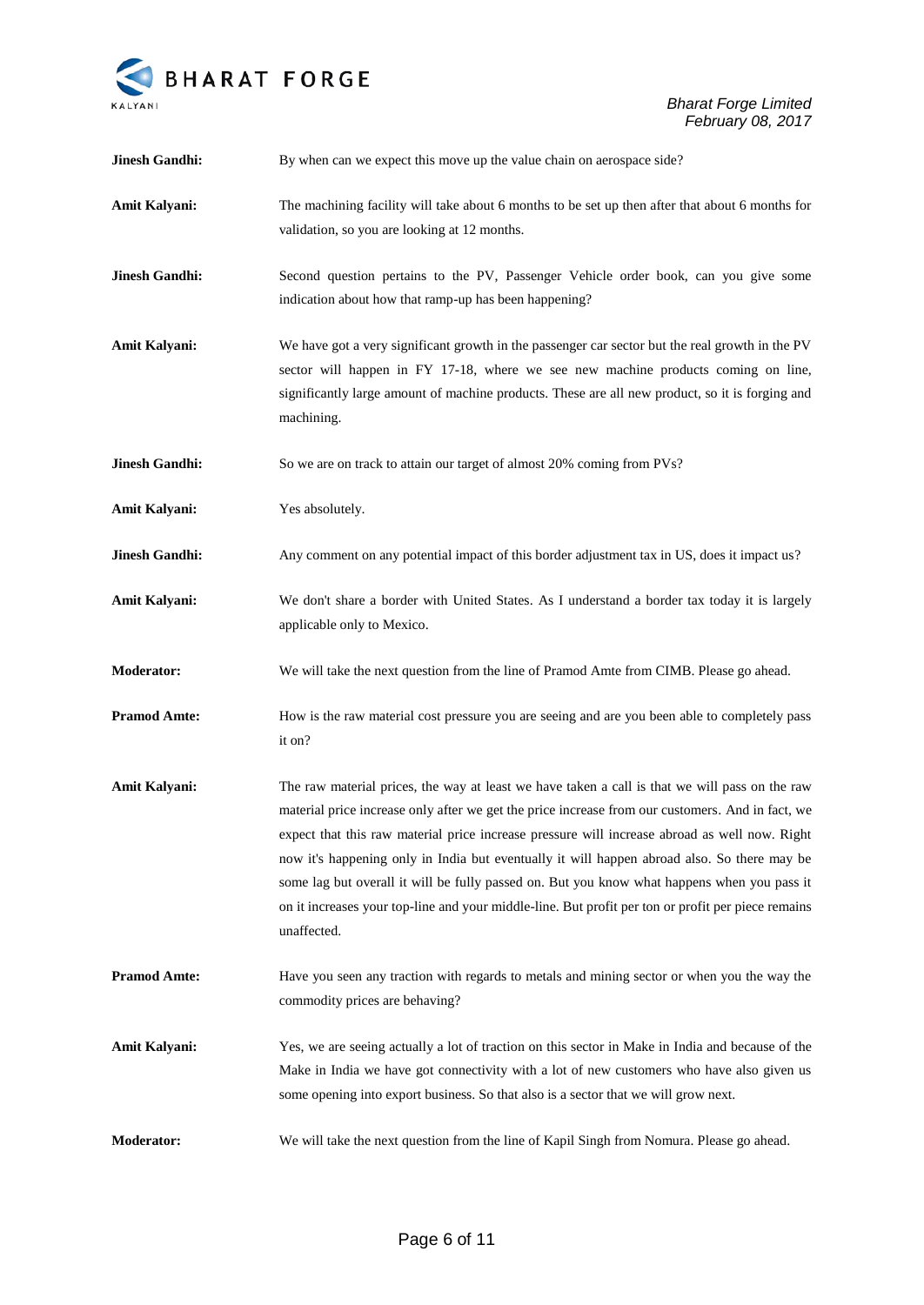

| <b>Kapil Singh:</b>  | Could you give us some idea of which are the new products in case of M&HCVs and PVs?                                                                                                                                                                                                            |
|----------------------|-------------------------------------------------------------------------------------------------------------------------------------------------------------------------------------------------------------------------------------------------------------------------------------------------|
| Amit Kalyani:        | We have developed a whole range of power train components. We have developed a whole<br>range of emission treatment components. We have developed a whole range of fuel injection<br>components, turbocharger components, axle components, so whole variety of products, family<br>of products. |
| <b>Kapil Singh:</b>  | Now that growth is looking up, are you looking at any kind of revenue target overall for the<br>company over the next 2-3 years.                                                                                                                                                                |
| Amit Kalyani:        | We will talk about all that at the year-end. The year-end we will do an analyst meet that time<br>we will talk about all this.                                                                                                                                                                  |
| <b>Kapil Singh:</b>  | What is the CAPEX target for this year?                                                                                                                                                                                                                                                         |
| Amit Kalyani:        | About 300 crores.                                                                                                                                                                                                                                                                               |
| <b>Kapil Singh:</b>  | That is year ending March '17?                                                                                                                                                                                                                                                                  |
| Amit Kalyani:        | That is year ending 17, yes.                                                                                                                                                                                                                                                                    |
| <b>Kapil Singh:</b>  | And any outlook for next year?                                                                                                                                                                                                                                                                  |
| Amit Kalyani:        | Similar.                                                                                                                                                                                                                                                                                        |
| <b>Kapil Singh:</b>  | Lastly, I want to check on Walker Forge, what is the revenue run rate and EBITDA and what is<br>the outlook over there in terms of what you?                                                                                                                                                    |
| Amit Kalyani:        | We will share that at an appropriate point in time. The company has assets of about 20 million<br>odd and we bought it for about 14 million.                                                                                                                                                    |
| <b>Kapil Singh:</b>  | Is there any thought process on your side to have more local manufacturing in US?                                                                                                                                                                                                               |
| <b>Amit Kalyani:</b> | That's why we bought Walker Forge.                                                                                                                                                                                                                                                              |
| <b>Kapil Singh:</b>  | I mean given some of the concerns regarding import duties which US government is<br>discussing.                                                                                                                                                                                                 |
| Amit Kalyani:        | I think that's jumping the queue too much. First, we have bought this company which has fairly<br>decent capacity, we will use it to complement what we do from here and start growing our<br>business in the US.                                                                               |
| Moderator:           | We will take the next question from the line of Sonal Gupta from UBS Securities. Please go<br>ahead.                                                                                                                                                                                            |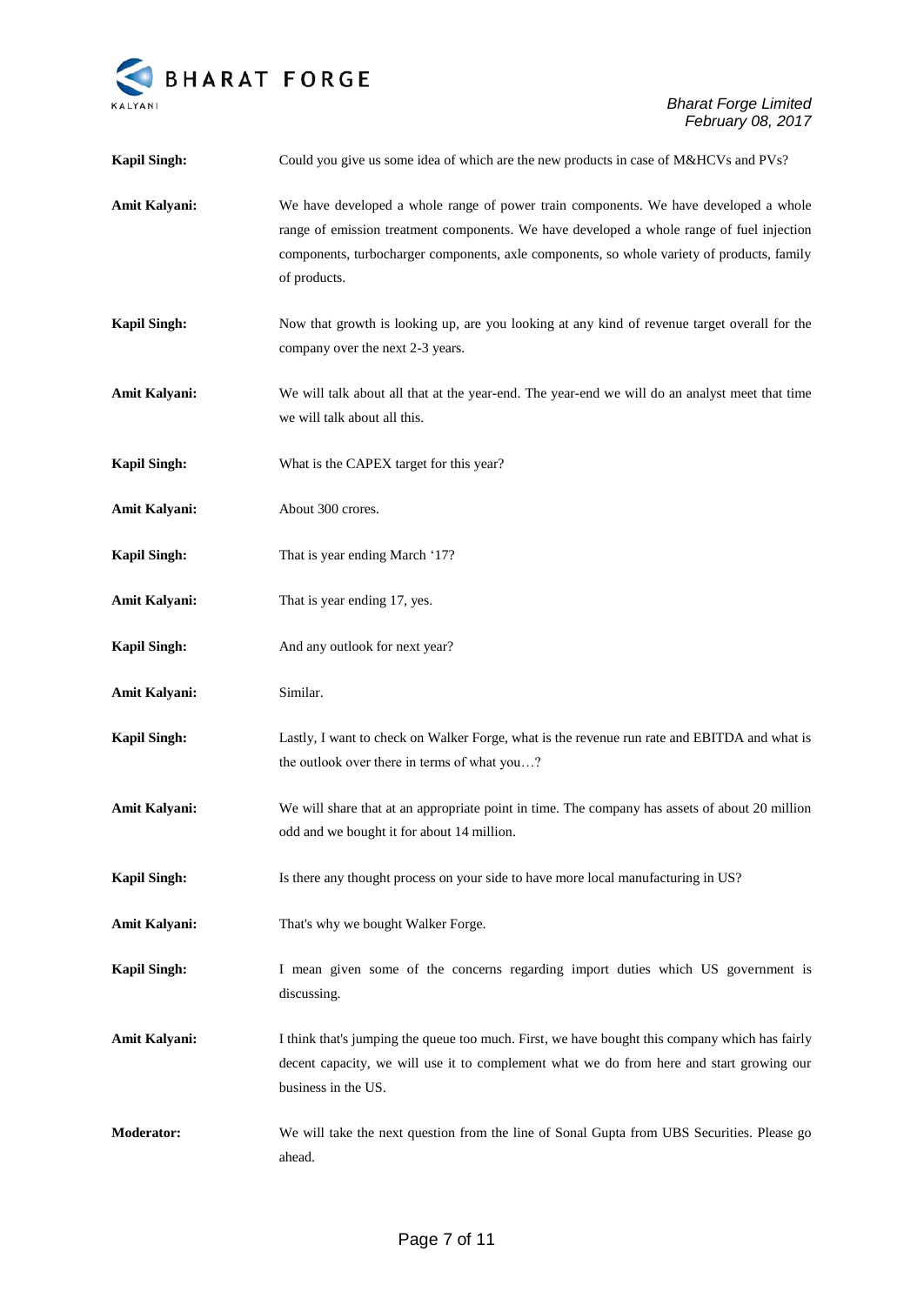

| <b>Sonal Gupta:</b>  | Coming back to the aerospace I mean the press release mentioned you are also setting up a                                                                                                                                                                                                                                                                                                                                                                                                                                                                                           |
|----------------------|-------------------------------------------------------------------------------------------------------------------------------------------------------------------------------------------------------------------------------------------------------------------------------------------------------------------------------------------------------------------------------------------------------------------------------------------------------------------------------------------------------------------------------------------------------------------------------------|
|                      | forging facility for aerospace, right?                                                                                                                                                                                                                                                                                                                                                                                                                                                                                                                                              |
| Amit Kalyani:        | No, machining.                                                                                                                                                                                                                                                                                                                                                                                                                                                                                                                                                                      |
| <b>Sonal Gupta:</b>  | The press release says state of the art forging and machining facilities so I was just trying to                                                                                                                                                                                                                                                                                                                                                                                                                                                                                    |
| Amit Kalyani:        | No, probably a mistake. Today we are using our existing forging assets the Baramati and big<br>presses in Pune to make our aerospace parts. That is not a Horizon 1 strategy for us to set up a<br>large forging press. That will happen only in Horizon 2.                                                                                                                                                                                                                                                                                                                         |
| <b>Sonal Gupta:</b>  | That's what I was trying to clarify.                                                                                                                                                                                                                                                                                                                                                                                                                                                                                                                                                |
| Amit Kalyani:        | No that's very clear, I am sorry about that.                                                                                                                                                                                                                                                                                                                                                                                                                                                                                                                                        |
| <b>Sonal Gupta:</b>  | Just on the US truck side I mean we've added new customers, so have you already started<br>seeing the ramp-up from these OEMs or are we going to see more of that in next year?                                                                                                                                                                                                                                                                                                                                                                                                     |
| <b>Management:</b>   | We will see a ramp up over the next 2 to 3 quarters progressively starting next quarter.                                                                                                                                                                                                                                                                                                                                                                                                                                                                                            |
| <b>Sonal Gupta:</b>  | It will start in Q4?                                                                                                                                                                                                                                                                                                                                                                                                                                                                                                                                                                |
| Amit Kalyani:        | Yes start in Q4 and then ramp-up over the next 2-3 quarters.                                                                                                                                                                                                                                                                                                                                                                                                                                                                                                                        |
| <b>Sonal Gupta:</b>  | The pre-buying will help in Q4 but then you will have a lull in first half next year, so any<br>thoughts around that and how are you looking at things from a slightly longer-term perspective<br>for the domestic M&HCV?                                                                                                                                                                                                                                                                                                                                                           |
| Amit Kalyani:        | The domestic market will definitely see an impact in $Q1$ , possibly also in $Q2$ . But there is a<br>clear realization within the system that just like abroad when such things happened when there<br>was a emission norm changed, post that they also introduced some kind of a scrappage scheme<br>so that it promotes buying new vehicles and reduces pollution etc. So there is a lot of activity<br>chatter going on about that, so hopefully something like that will come in. If not then you will<br>have one or two quarters of slowdown and then it will pick up again. |
| <b>Sonal Gupta:</b>  | Could you give us a number for PV exports I mean what sort of growth have we seen on the<br>passenger vehicles export side?                                                                                                                                                                                                                                                                                                                                                                                                                                                         |
| <b>Amit Kalyani:</b> | It's about 6%-7%. That will really start growing once our new programs our new products start<br>which is around middle of next year, June-July.                                                                                                                                                                                                                                                                                                                                                                                                                                    |
| <b>Sonal Gupta:</b>  | So basically, you are at around 55 crores sort of run rate right now?                                                                                                                                                                                                                                                                                                                                                                                                                                                                                                               |
| <b>Amit Kalyani:</b> | Yes correct. That potentially could significantly increase next year.                                                                                                                                                                                                                                                                                                                                                                                                                                                                                                               |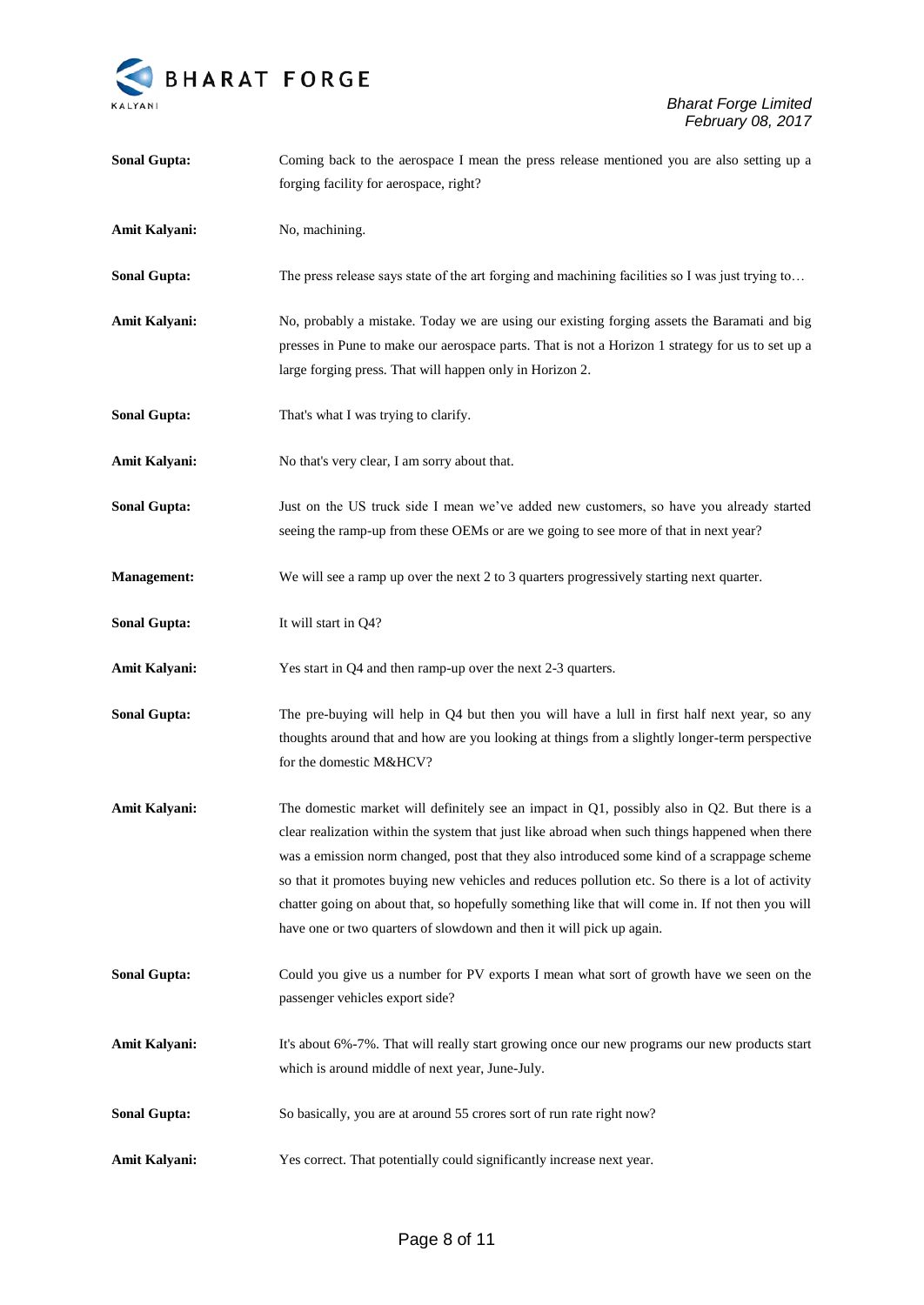

| <b>Moderator:</b>   | We will take the next question from the line of Sham Sundar from JM Financial. Please go<br>ahead.                                                                                                                                                                      |
|---------------------|-------------------------------------------------------------------------------------------------------------------------------------------------------------------------------------------------------------------------------------------------------------------------|
| <b>Sham Sundar:</b> | In your press releases you've said the European truck market has been rather steady but in the<br>current quarter we have seen both sequential and YOY decline, if you can throw some color on<br>what factors led to this decline?                                     |
| Amit Kalyani:       | Euro decline is not so much automotive decline; it's more a industrial decline. Please don't<br>forget the whole holiday period of Christmas and everybody takes shut downs at that time. So<br>essentially you are working for just little over 9 weeks instead of 12. |
| <b>Sham Sundar:</b> | On the realization, we have seen some really sequential jump in realization, is it largely due to<br>the product mix change?                                                                                                                                            |
| Amit Kalyani:       | Yes product mix and value addition. This will be a recurrent theme next year as well.                                                                                                                                                                                   |
| <b>Sham Sundar:</b> | In the domestic industrials, we have seen a very strong 35% growth; much of this is it because<br>of the jump in the defense segment?                                                                                                                                   |
| Amit Kalyani:       | Large part of it is from the defense and some amount from agriculture.                                                                                                                                                                                                  |
| <b>Sham Sundar:</b> | What would be our utilization levels in Baramati and overall?                                                                                                                                                                                                           |
| Amit Kalyani:       | Same as last quarter, no difference aggregate basis.                                                                                                                                                                                                                    |
| <b>Moderator:</b>   | We will take the next question from the line of Mayur Milak from Anand Rathi. Please go<br>ahead.                                                                                                                                                                       |
| <b>Mayur Milak:</b> | Just wanted to understand that what is happening with the North American truck, so are we<br>seeing that the inventory correction is over and from here on we should again start seeing the<br>strong numbers coming back to the industry and hence our gain also?      |
| Amit Kalyani:       | Yes that is the feeling so far. One thing I must say is right now everybody is planning on a 4 to<br>6 weeks' cycle so as of now yes that is the sign. So we are hopeful that we should see some<br>pretty good growth.                                                 |
| <b>Mayur Milak:</b> | And in these two with the heavy press 12,500 ton press and higher, does this specifically be<br>used only for the Class 8 so there were some reports which suggested we could use that for<br>Class 6 and Class 5 as well?                                              |
| Amit Kalyani:       | We can use it for Class 6, Class 7.                                                                                                                                                                                                                                     |
| <b>Mayur Milak:</b> | But predominantly it is done for Class 8, right?                                                                                                                                                                                                                        |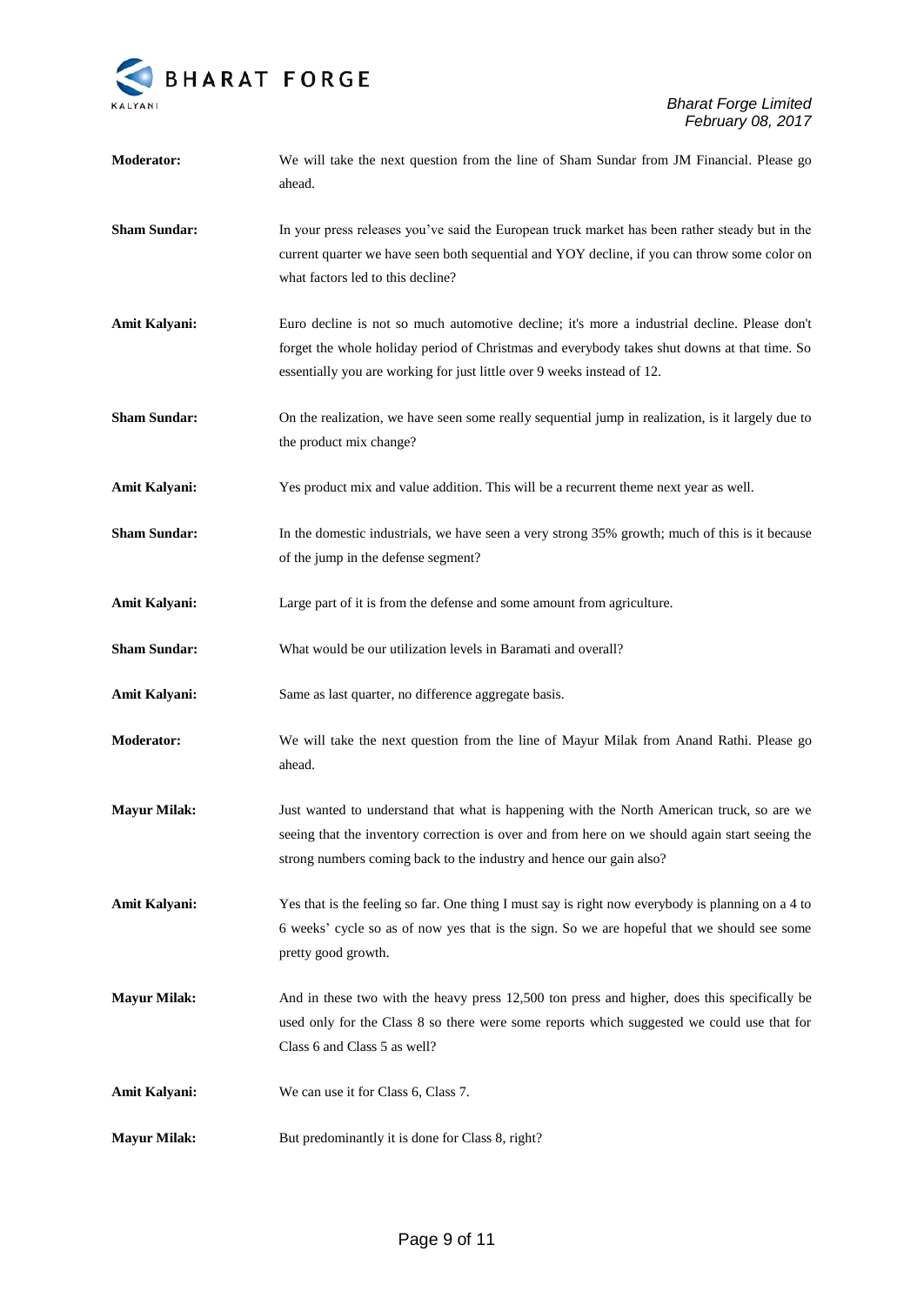

| Amit Kalyani:        | It depends on which product you are making. There are certain products which you can't even<br>make with the 12,000 ton press, you need a 16,000 ton press. |
|----------------------|-------------------------------------------------------------------------------------------------------------------------------------------------------------|
| <b>Moderator:</b>    | We will take the next question from the line of Kapil Singh from Nomura. Please go ahead.                                                                   |
| <b>Kapil Singh:</b>  | Sir we have mentioned that we expect a very strong growth in Q4. Any outlook here that how<br>much increase in production you are expecting in Q4?          |
| Amit Kalyani:        | I don't want to give a number like that. But let's just say that it should be a double-digit<br>number.                                                     |
| <b>Kapil Singh:</b>  | Could you also share the current gross and net debt position, both standalone as well as<br>consol?                                                         |
| Amit Kalyani:        | Our gross debt is 1840 crores and our net debt is about 560-570 crores.                                                                                     |
| <b>Kapil Singh:</b>  | And consol?                                                                                                                                                 |
| Amit Kalyani:        | And consol would be about 550 crores.                                                                                                                       |
| <b>Moderator:</b>    | We will take the next question from the line of Raghu Nandan from Quant Capital. Please go<br>ahead.                                                        |
| <b>Raghu Nandan:</b> | Can you share the PV revenues domestic and export?                                                                                                          |
| Amit Kalyani:        | PV total is about 90 crores.                                                                                                                                |
| <b>Raghu Nandan:</b> | And exports?                                                                                                                                                |
| Amit Kalyani:        | It's about 55 and 35.                                                                                                                                       |
| <b>Raghu Nandan:</b> | Can you share the machining mix in the USD rate for the quarter?                                                                                            |
| <b>Amit Kalyani:</b> | Machining mix I don't have right now with me but the rate was about 68.5.                                                                                   |
| Moderator:           | The next question is from the line of Bobby Jairam from Falcon Investments. Please go ahead.                                                                |
| <b>Bobby Jairam:</b> | Oil & gas rebound you talked about is that all Shale?                                                                                                       |
| Amit Kalyani:        | Largely share, predominantly Shale.                                                                                                                         |
| <b>Bobby Jairam:</b> | If the oil prices take a dip downwards that could also come back that's very short-term is it<br>that?                                                      |